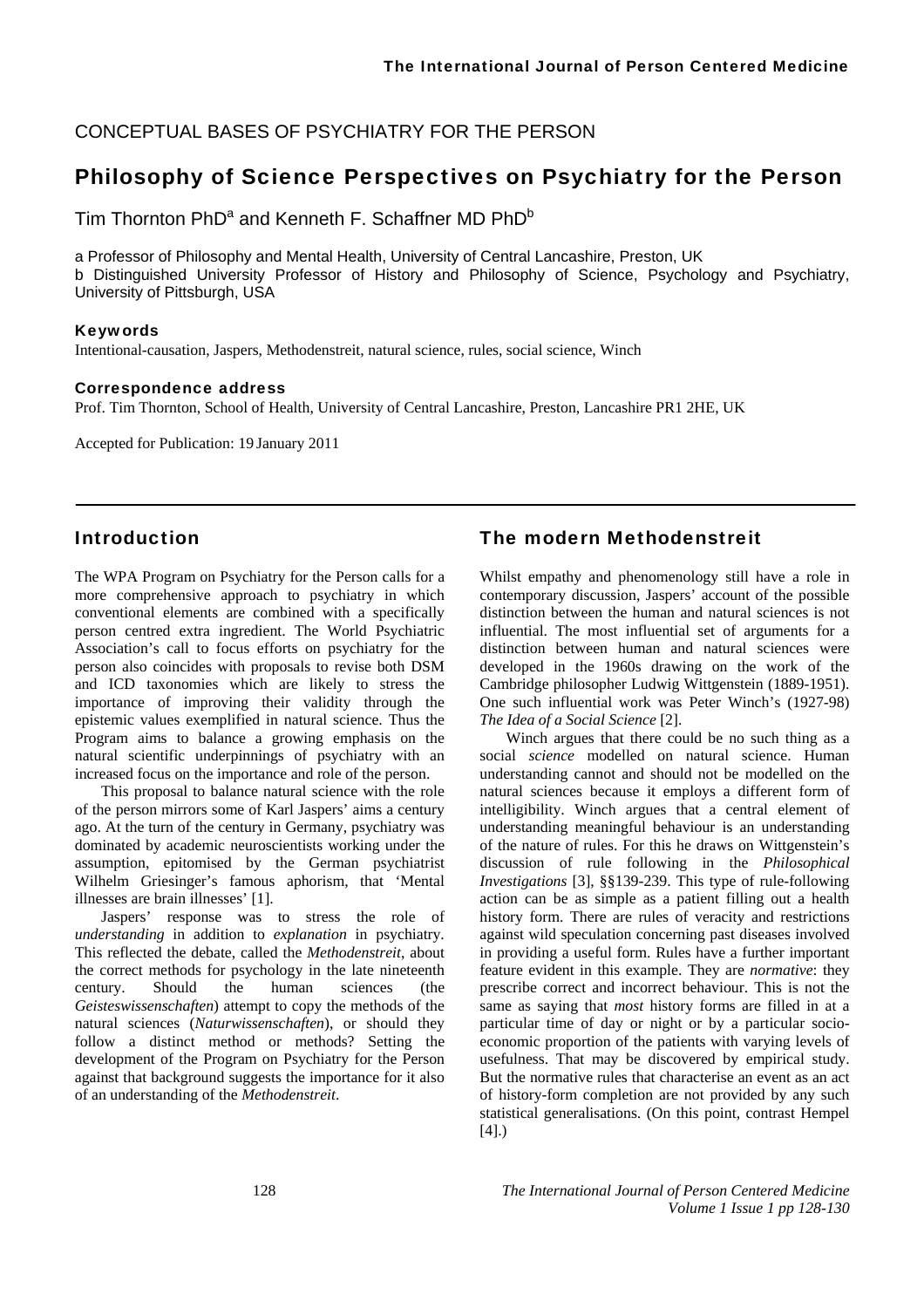With these claims in place, Winch goes on to argue that the kind of understanding usually thought to make up social science is fundamentally dissimilar to natural science.

Winch followed Wittgenstein who had a profound influence on philosophy in the UK but much less so in the USA. But similar arguments are implicit in the work of US philosophers. Wilfrid Sellars (1912-89), for example, argued for a fundamental distinction between natural scientific and normative conceptions along similar lines. Sellars distinguishes between a natural scientific view of the world (or 'scientific image') and the 'manifest image'.

Sellars is not alone in taking there to be a key distinction between normative person-level descriptions and underlying natural scientific accounts. Building on Sellars' work, John McDowell, for example, contrasts the logical space of reasons with the realm of law or of natural science [5]. Both authors share an assumption about the central importance of the normativity of person-level descriptions. Normativity cannot be accounted for in natural scientific descriptions of the world. Thus, on Winch's assumption that the social or human "sciences" chart the rules that shape human behaviour, there is a fundamental distinction between them and natural science.

### **Critics**

The view that there is a fundamental distinction between the normative concepts that characterise the human sciences and non-normative concepts that underpin natural sciences has its critics. (For general discussion of this issue see [6].) Such an alternative view need not be strongly reductionistic [7] or eliminitivist [8, 9]. A pragmatic tradition in philosophy has welcomed multi-level complexity generally [10-12] and in philosophy of science [13] and philosophy of psychiatry

Also working with the philosophy of psychiatry, Derek Bolton and Jonathan Hill [14] have attempted to reconcile the normative and non-normative. Instead of distinguishing between rational reasons and causes, they distinguish between intentional and non-intentional causes. This places the hard physical sciences on one side of the divide and the equally hard biological and behavioural sciences on the other.

## Conclusions for Psychiatry for the Person

This is not the place to attempt to adjudicate in any full sense the century-long debate about whether there is a fundamental distinction between the natural and the human sciences. Those who argue that there is, stress the central importance of rule-governed or conceptually structured behaviour which, they argue, cannot be captured within a natural science view of subsumption under general or statistical laws. The 'space of reasons' is distinct from the 'realm of law'. Those who argue that there is not a substantive distinction of kind argue either that the normativity of rules can be reduced to behaviour of biological functions which also impose a normative standard of sorts on behaviour. Or, they argue that the distinction between reasons and causes is a mistake and intentional causation is a feature of the broader natural world.

The debate described above has important consequences for whether the additional elements called for in a comprehensive model of psychiatric diagnosis are genuinely distinct in their underlying logic to the conventional and natural science-inspired diagnostic elements. If they are not distinct in underlying form then it seems possible that a comprehensive model of diagnosis might be a unified one, deploying, for example, concepts of intentional causation across the board. But if, as Jaspers assumed, there is a fundamental divide, the new elements may be needed to give a fuller picture of the human subject: a person whose experiences need understanding in meaning-laden and normative terms, as well as explanation. Clearly additional analysis and research on the perennial themes found in this debate are needed.

#### References

[1] Jaspers K. (1968). The phenomenological approach in psychopathology. *British Journal of Psychiatry* [1912];114, 1313-1323.

[2] Winch P. The idea of a social science and its relation to philosophy, ed 2nd. Atlantic Highlands, N.J., Humanities Press, 1990 [1958].

[3] Wittgenstein L. (1953). Philosophical investigations. New York, Macmillan.

[4] Hempel C. G. (1942). The function of general laws in history. *Journal of Philosophy* 39, 35-48.

[5] McDowell JH. (1996). Mind and world: With a new introduction, ed 1st Harvard University Press paperback. Cambridge, Mass., Harvard University Press.

[6] Thornton T. (2007). Essential philosophy of psychiatry. Oxford, Oxford University Press.

[7] Bickle J. (2003). Philosophy and neuroscience: A ruthlessly reductive account. Dordrecht; Boston, Kluwer Academic Publishers.

[8] Churchland P. M. (1989). A neurocomputational perspective: The nature of mind and the structure of science. Cambridge, MA, MIT Press.

[9] Churchland P. S. (1986). Neurophilosophy: Toward a unified science of the mind-brain. Cambridge, Mass., MIT Press.

[10] Dewey J: (1938). Logic, the theory of inquiry. New York, H. Holt and Company.

[11] James W. (1975). Pragmatism. Cambridge, Mass, Harvard University Press.

[12] Peirce C. S. (1960). Hartshorne C, Weiss P: Collected papers. Cambridge, The Belknap Press of Harvard University Press.

129 *The International Journal of Person Centered Medicine Volume 1 Issue 1 pp 128-130*